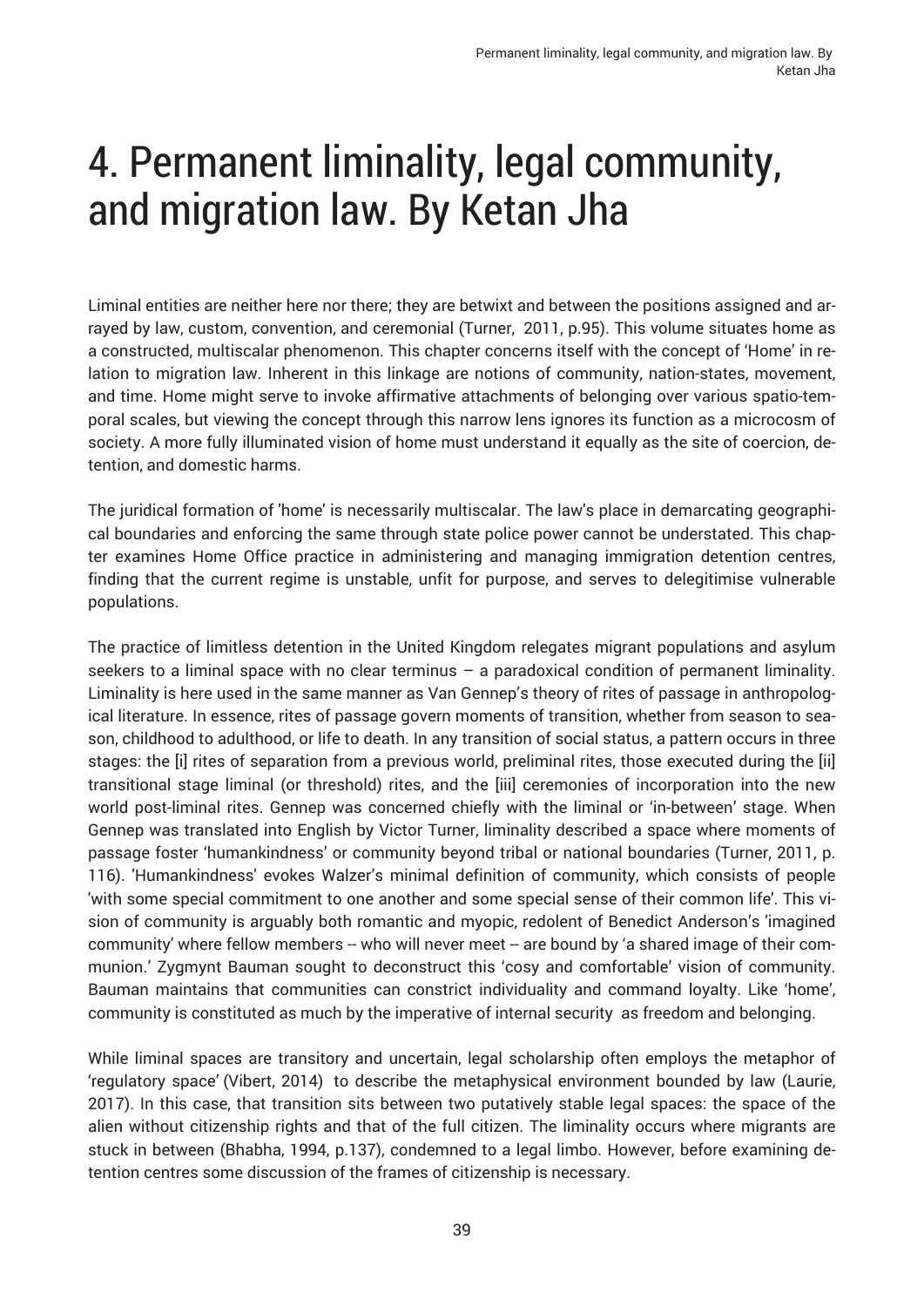A significant body of literature on citizenship and immigration is rooted in Georg Simmel's identification of the migrant as a stranger, physically present in a state but excluded from political community. This framework underpins an academic corpus rooted in a dichotomy between citizen-insider and immigrant-outsider. Much of the legal scholarship on citizenship and belonging builds on T.H. Marshall's iconic essay wherein citizenship's development into contemporary capitalist societies is divided into civil, political, and social instantiations, mapped onto the 18th, 19th, and 20th centuries respectively. While Marshall's concern was chiefly with the connection of citizenship to a wider political economy, the nascent rights he describes are given life by the law. Thus citizenship is described as being 'internally inclusive' but 'externally exclusive' giving rise to 'a conceptually clear, legally consequential, and ideologically charged distinction between citizens and foreigners' (Brubaker, 1992, p.21). This dichotomy is problematised by the ebb and flow of legal rights for non-citizens. Peter Schuck argues that the entrenchment of universal human rights crystallised in American law through due process jurisprudence serves to emancipate migrants from legal alienation. However, the realities of detention and deportation without trial enabled by legal instruments such as the PATRIOT Act and the restriction of non-citizen access to public benefits in 1996 cast significant doubts on the efficacy of this thesis. In the UK, the administrative detention regime criticised in this chapter was founded in the first instance to offer due process protections. Instead of Brubaker's dichotomy, contemporary Anglo-American immigration law supports the idea of a 'membership continuum' of 'citizens, denizens, and helots' to model the varying rights of full citizens, legal residents, and migrants (Cohen, 1989). This chapter explores the idea of the migrant as a permanent 'liminal personae' for whom unstable and uncertain legal rights are complemented by unstable and uncertain physical existences.

#### Biopolitics and the State of Exception

Literature on detention centres and refugee camps often invokes Giorgio Agamben's concept of *homo sacer* or 'bare life'. Agamben draws on Carl Schmitt's conception of sovereignty as a function of exercising control over a 'state of exception', wherein the quotidian protections of law (e.g. human rights) are suspended in order to preserve the sovereign's exercise of control (Agamben, 1998, p.11). This state of exception is located in the penumbra of the legal status quo, a shadow that is distinct from, but necessarily contingent on, the existing juridical order. This inclusion creates a 'paradox of sovereignty' wherein the sovereign is 'at the same time, outside and inside the juridical order' (Agamben, 1998, p.15). In this conception of the state, human rights are mechanisms of state power rather than protections against them. As part of the state apparatus, human rights law reproduces 'the contradiction between undocumented migrant's physical and social presence and their official negation as "illegals'' (De Genova, 2002, p. 427). As Hannah Arendt states in the 5th chapter of Origins of Totalitarianism, 'it seems easier to deprive a completely innocent person of legality than someone that has committed a crime.' The general concept of the immigrant prison, particularly because it only interfaces with courts of law at the post-detainment stage, might be situated outside the normal territorial juridical order (Cornelisse, 2010, p.244). Only migrants, who are outside of the national political community, are subject to exceptional detention in these administrative prisons. In this way -- instead of a citizen-insider and immigrant-outsider dichotomy -- migrants are subject to what Agamben calls 'exclusionary inclusion.' (Agamben, 1998). Once in the carceral cradle of the state, these immigrant-outsiders are entirely subject to sovereign power despite being excluded from citizenship. Insofar as human rights regulate and produce the subjects of the state, they are bound up with Foucault's notion of biopolitics. For Foucault, one of sovereignty's classical functions is 'the right to take life and let live', has a corollary in the power to 'make live and let die' (Foucault, 2004). The discipline of individual bodies, facilitated by technologies of surveillance, constitutes 'governmentality.' The genesis of biopower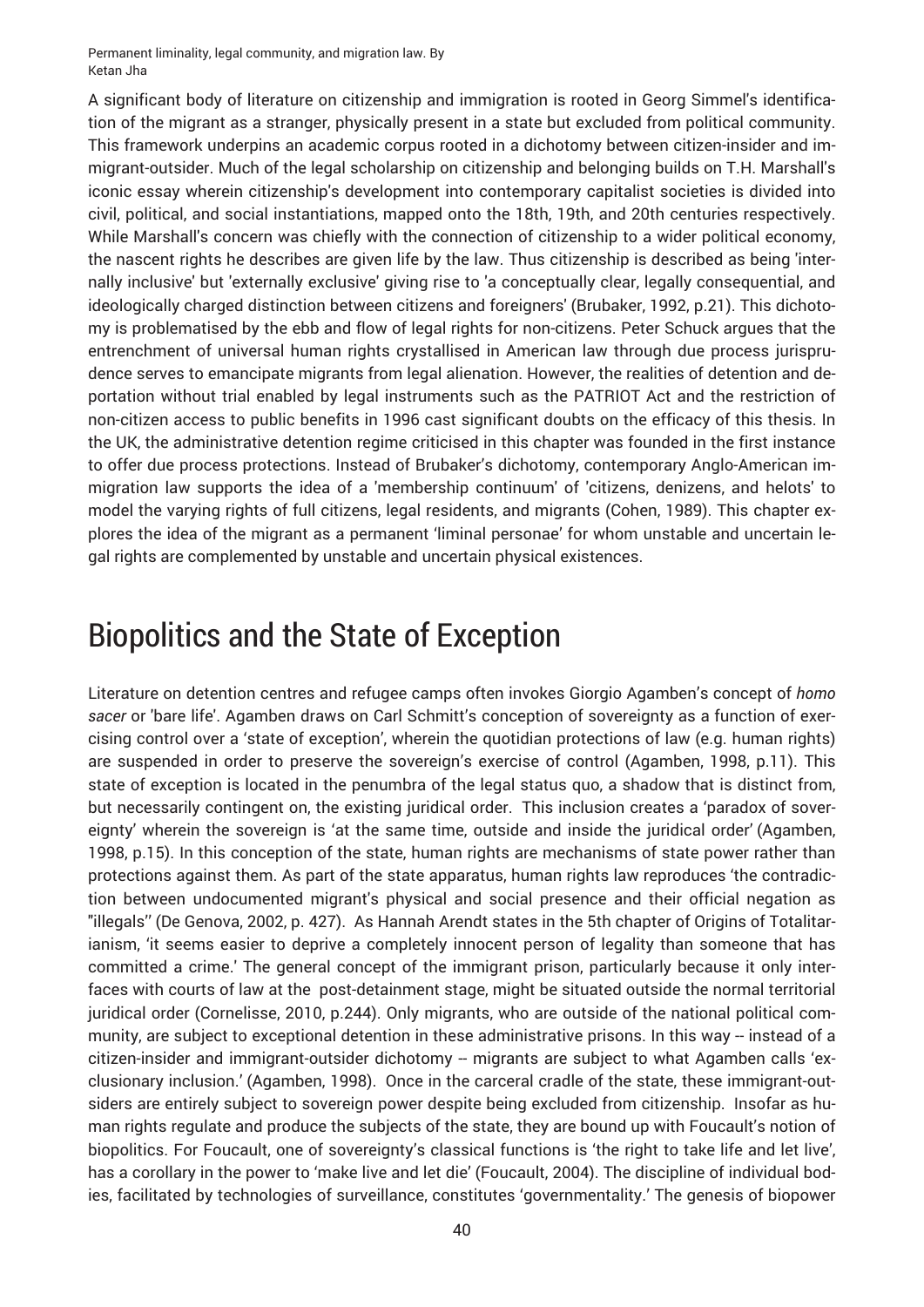is located in the transition from the disciplining of individuals to the disciplining of the human race. 'Biopower is constituted by an array of supervisory and regulatory mechanisms that seek to manage and order life itself: it is the investment of natural, biological life with politics' (Hall, 2010). Metrics on population dynamics seen through political and economic lenses facilitate regulatory mechanisms that govern and regularise our species. The primary function of this power is putatively the preservation of life. It is at this point that one must asks which lives the state chooses to preserve -- who is 'let to die?'

One of Agamben's premises is that the nation-state's existence relies on the nexus between birth and bounded geographies. The asylum-seeker, suspended perpetually between arrival and departure in different states, 'radically calls into question the fundamental categories of the nation-state' (Agamben, 1998, p.138). The sovereign decision here is of course not to be found in the monarchic diktats of old so much as modern bureaucratic decision-making (Butler, 2006). In the context of migration, that decision-making takes the form of executive action in the form of decisions to detain or deport individuals. When the Home Office sends non-citizens 'home' to their countries of origin, the territorial order of the nation-state is reproduced (Cornelisse 2010, p.246). The next section will examine executive actions in the context of immigration detention decisions for asylum-seekers and irregular migrants.

The 2014 immigration statistics indicate that about 3500 individuals are held in nine Immigration Removal Centres (IRCs) across the UK. These centres are operated both by HM Prison Service and private companies. Demographically, detained individuals tend to be adult men from former colonies such as India, Pakistan, Jamaica, and Nigeria. More than half of the IRC detainees in 2014 'sought asylum during their immigration processes'. Notably, the statutory basis for detention centres makes little mention of their real purpose. The 2001 Detention Centre Rules provide that:

'The purpose of detention centres shall be to provide for the secure but humane accommodation of detained persons in a relaxed regime with as much freedom of movement and association as possible, consistent with maintaining a safe and secure environment, and to encourage and assist detained persons to make the most productive use of their time, whilst respecting in particular their dignity and the right to individual expression.'

There is, perhaps unsurprisingly, a profound disjunction between this description and the lived experience of detainees.In theory, those detained are served with a 'warrant of detention' or IS91 form by an immigration officer. The warrant is to be issued in cases of imminent deportation and where the individual in question is a flight risk.

One important characteristic of the UK's approach to immigration detention is that this species of imprisonment is not legally punitive and thus does not carry the colour of the criminal law (hence the use of 'administrative detention' in this chapter). In the absence of formal 'criminality' interfacing with the top-down institutional realities of national immigration policy, the spaces where people are detained are replete with razor wire fences, guard dogs, marking imminent threat of state application of force (Bosworth and Guild, 2008). The optics of immigration removal centres highlight the inherent ambiguity and volatility of immigration policy in action: the ambiguity of an illusory and distant state on an institutional level (Abrams, 1988, 82) is concretised by micro-level enforcement actions against individuals (Foucault, 1991). In this way, the precarious legal and physical space where immigration detention occurs can be described as quasi-penal. These are permanently liminal spaces in several regards. Firstly, IRCs are ostensibly meant to temporarily house foreign nationals facing imminent deportation back to their home countries. In practice, migrants can reside in IRCs for months at a time. Equally, detention and deportation are fundamentally practices of administrative law, but deportation orders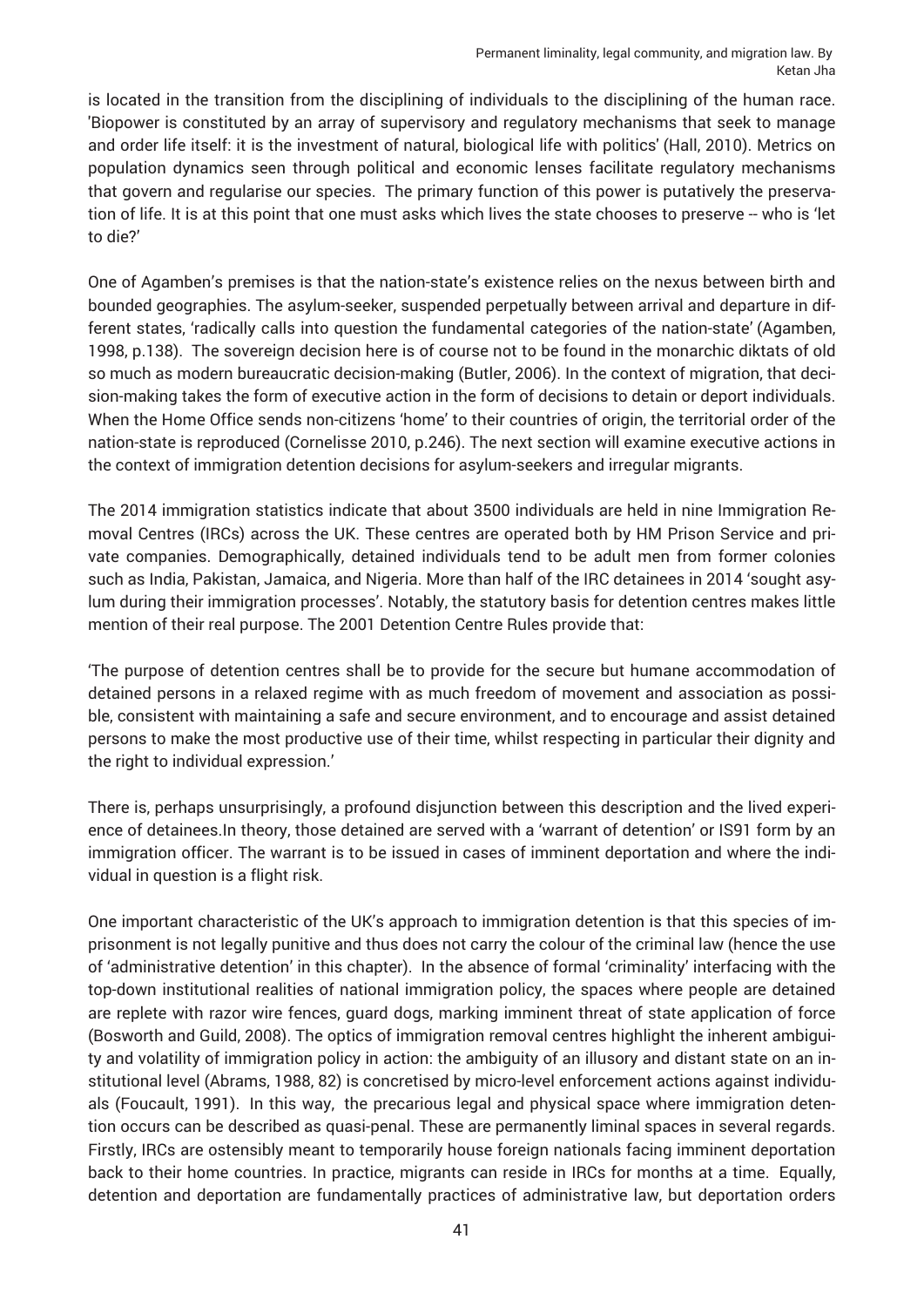are often attached to criminal sentences. As Bosworth recounts in her lengthy study of IRCs, 'the precise or desired relationship between immigration law and the criminal justice system remains enigmatic (Bosworth, 2014, p.16). Another dimension of liminality persists in terms of physical space: detainees can be transferred to prison facilities (Bosworth, 2014, p.13). IRCs are thus situated in an unstable enforcement apparatus and feature several layers of liminality.

UK policy regarding detention centres and immigration removal policy has served to trap exiles in a grey area. The legal authorities for policing borders and regulating entry are voluminous. Article 5(1)(f) of the European Convention on Human Rights (ECHR), which allows for the detention of foreign nationals to prevent unlawful entry and for their removal in cases of unlawful presence. This authority is mediated by protections against torture in Article 3, the 1951 Refugee Convention, the Dublin Conventions, the Schengen Treaty, and swathes of domestic legislation passed under the head of asylum, immigration, or criminal law (fn: On such legislation and its implementation around the world, see Thomas 2011). The Dublin Convention of 1990 (Dublin I) attempted to lay down procedures for processing asylum seekers at their first point of entry in order to ensure accountability for member state governments as well as efficiency in processing incoming migrants. In 2008, the EU passed the Returns Directive, setting a maximum period for pre-deportation detention at 6 months, extendable to 18 months. The Directive sets out that the practice of administrative detention should be reserved for removing illegal immigrants. The United Kingdom, while playing a large part in advocating for minimum standards of care through an independent body tasked with monitoring protections for people in detention, has not signed up to the directive. As a result, there is no statutory upper time limit on detention in the UK. Expectedly, this has caused considerable opprobrium in national organisations campaigning for migrant's rights. Detention Action, for example, has repeatedly called for a one month upper limit, with which the Chief Inspector of Prisons agreed in 2015. The same year saw MPs in the All Party Parliamentary Group on Refugees & The All Party Parliamentary Group on Migration (APPG) convene a public hearing and publish a report recognising current enforcement issues. The report identifies substantial non-compliance with enforcement guidance from the Home Office. That guidance enumerates the principle that 'detention should be used sparingly and for the shortest possible time.' Both case law and the lived experience of detainees indicate that this principle is mere puffery.

#### An analysis of UK and ECtHR case law

Case law of the past two decades governing the reasonableness of lengthy administrative detention in both domestic courts and the European Court of Human Rights tends to reaffirm Agamben's apprehension of human rights law as legitimising state use of force rather than an emancipatory safeguard on migrant's rights. Two characteristics unify these disparate strands of jurisprudence: (i) general state adherence to administrative law procedures typically defeats claims based on the length of detention, and (ii) the reasonableness of detention (and the attendant duration) is almost always linked to the prospect of the claimant being 'returned home' or deported. This section will examine important samples from that case law and contrast them with enforcement realities. Finally, I assert that populations vulnerable to administrative detention are a partial instantiation of Agamben's *homo sacer* -- their permanently liminal and rightless status means that virtually ''no act committed against them could appear any longer as a crime' (Agamben, 1998, p.174.)

Ministerial pronouncements have acknowledged that detention practices must adhere to the ECHR, a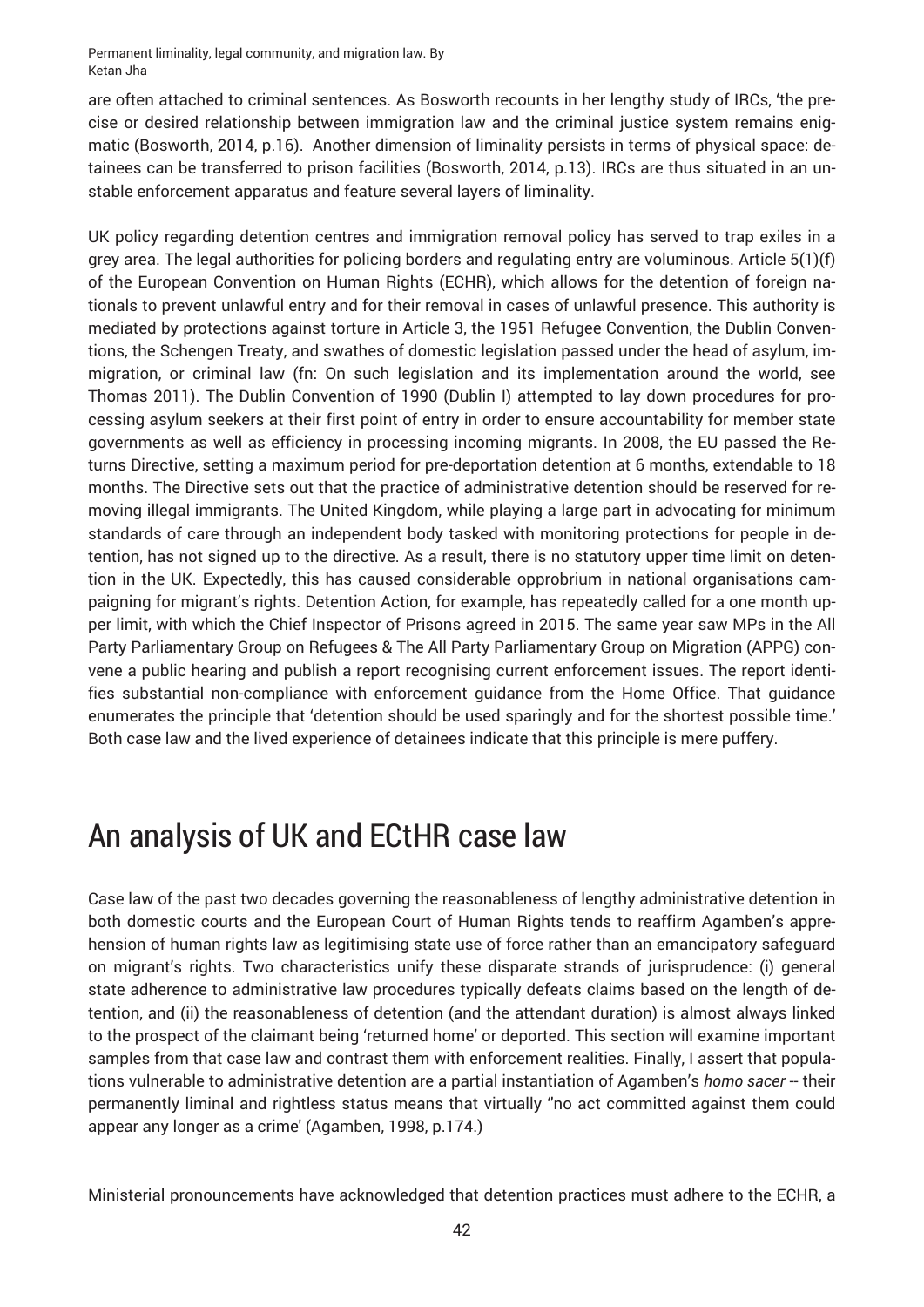source of law which British politicians have often framed as a 'backstop' on English courts. However, in the context of immigration detention decisions, the European Court of Human Rights has not taken a radically activist role. Instead, landmark cases tend to feature procedural inadequacies as the justification for findings of unlawful detention.

Amuur v France concerned Somali asylum seekers who arrived at Paris-Orly Airport via Damascus. The applicants alleged that the overthrow of Siyad Barre's regime resulted in imminent danger to life on the grounds that a number of their family members had been murdered. French border officials determined their passports were falsified, refused admission, and subsequently detained the applicants in part of a converted hotel. The applicants were detained for three weeks. Article 5(1) protects individuals from the deprivation of liberty. 5(1)(f) contains a derogation from this standard in case of 'lawful arrest or detention of a person to prevent his effecting an unauthorised entry into the country or of a person against whom action is being taken with a view to deportation or extradition.' The court found a breach of Article 5(1) on the grounds that the French legal guidance relied on was imprecise in regards to the provision of 'legal, humanitarian, and social assistance' and lacked sufficient procedural granularity, rendering the detention unlawfully arbitrary. However, the court also distinguished between deprivation of liberty, most often identified with detainment in closed quarters, with restricted freedom of movement. As the applicants were staying in a converted hotel, they could not successfully allege deprivation of liberty.

Chahal v UK (1996) concerned a Sikh family. The primary applicant was an Indian citizen who was active in the Sikh separatist movement in the UK, organising protests against the Indian government. He had been detained for a non-continuous period of 6 years. In relation to his unlawful detention claim under Article 5, the court determined that the applicant's detainment was permissible in light of national security concerns since the relevant procedures had been followed 'with due diligence.'

In the English courts, judicial treatment of unlawful detention has been mixed in terms of outcome, but follows the same general trend of the ECtHR jurisprudence. In Detention Action's submission to the UN special rapporteur for human rights, the NGO found that 'the High Court ruled on 15 occasions that a detainee held for over a year with little prospect of removal was detained unlawfully' (Detention Action, p.7). However, domestic determinations of unlawfulness typically resulted from judicial findings that deportation was unlikely rather than from excessive duration.

Detained migrants can contest their confinement by bringing a claim under the common law tort of false imprisonment. In essence, the tort consists of the fact of imprisonment and the absence of lawful authority to justify the same. In any case of administrative detention, unlike streetside disputes, the fact of imprisonment is a premise, situating the focus of judicial examination on whether the Secretary of State can demonstrate authority for the imprisonment. The widest statutory authority for this detention is located in the Immigration Act 1971. Section 3(5) renders non-citizens liable to deportation if ministerial determination serves the public good or if an immediate family member has been or will imminently be deported. Paragraph 2 of Schedule 3 to the act provides in pertinent part that:

(2) Where notice has been given to a person in accordance with regulations under section 105 of the Nationality, Immigration, and Asylum Act 2002 (notice of decision) of a decision to make a deportation order against him, and he is not detained in pursuance of the sentence or order of a court, he may be detained under the authority of the Secretary of State pending the making of the deportation order.

(3) Where a deportation order is in force against any person, he may be detained under the authority of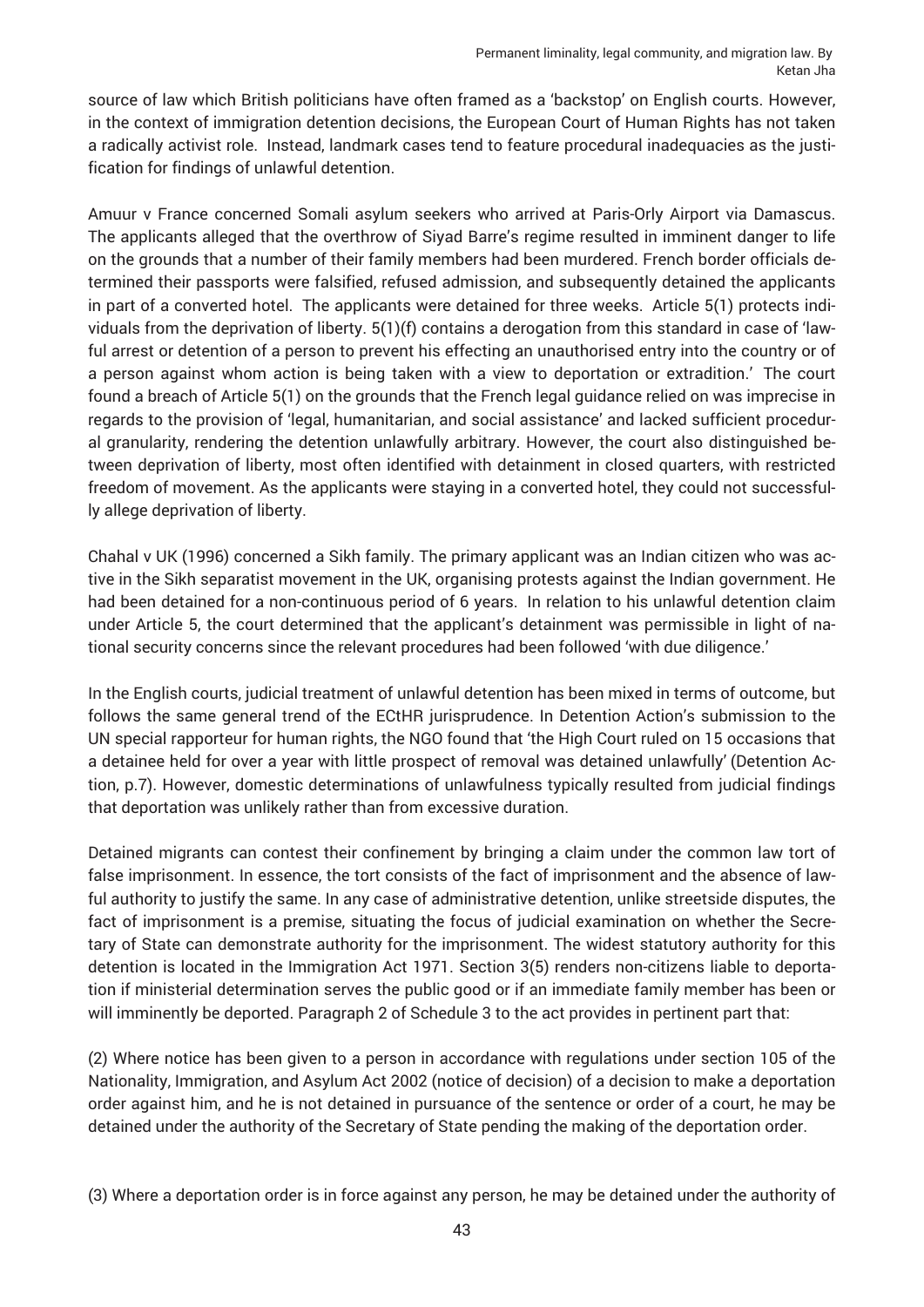the Secretary of State pending his removal or departure from the United Kingdom (and if already detained by virtue of sub-paragraph … (2) above when the order is made, shall continue to be detained unless he is released on bail or the Secretary of State directs otherwise).

The Supreme Court's judgment in Lumba v. Secretary of State for the Home Department (2011) UKSC 12 reaffirms a set of substantive limitations on detention under Schedule 3 of the 1971 act. The socalled Hardial Singh Principles provide that

i) the Secretary of State must intend to deport the person and can only use the power to detain for that purpose;

(ii) the individual may only be detained for a period that is reasonable in all the circumstances;

(iii) if, before the expiry of the reasonable period, it becomes apparent that the Secretary of State will not be able to effect deportation within a reasonable period, he should not seek to exercise the power of detention; and

(iv) the Secretary of State should act with reasonable diligence and expedition to effect removal.

The phrase 'a period that is reasonable all the circumstances' in (ii) does not refer to a static list of criteria but includes the diligence of the secretary of state in effecting a deportation and the length of the detention, the effect of the detention on the detained person, and the risk of absconding or engaging in criminal activity upon release. Principle (iii) relates back to the central argument of this section; whether the duration of detention is excessive is largely determined by the likelihood of deportation.

Sino (2011) concerned an Algerian man subject to a deportation order who sought declaratory relief (i.e. that his detainment was unlawful) and damages for false imprisonment and breach of his Article 5 rights. At the commencement of the judicial review proceedings, his detention had lasted for 4 years and 11 months. The Secretary of State unsuccessfully attempted to obtain an emergency travel document from the Algerian government to enable the claimant's deportation. During the course of the proceedings, witness statements from civil servants and the Secretary of State were found to be rife with inaccuracies and contradictions in respect to these attempts to attain an emergency travel document. Inconsistent witness statements in regards to whether or not the claimant could be deported to Algeria resulted in a ruling of unlawful detention. In A v SSHD, an asylum seeker who refused to accept voluntary repatriation could not succeed in proving unlawful detainment. Toulson LJ commented 'there is a big difference between administrative detention in circumstances where there is no immediate prospect of the detainee being able to return to his country of origin and detention in circumstances where he could return there at once. In the latter case the loss of liberty involved in the individual's continued detention is a product of his own making.' His lordship's argument ignores the tension between imprisonment through the criminal law and indefinite detention without trial. The possibility of this permanent liminality is crystallised in the speech of Richards LJ in R(MH) v Home Secretary at para 65:

'Of course, if a finite time can be identified, it is likely to have an important effect on the balancing exercise: a soundly based expectation that removal can be effected within, say, two weeks will weigh heavily in favour of continued detention pending such removal, whereas an expectation that removal will not occur for, say, a further two years will weigh heavily against continued detention. There can, however, be a realistic prospect of removal without it being possible to specify or predict the date by which, or period within which, removal can reasonably be expected to occur and without any certainty that removal will occur at all. Again, the extent of certainty or uncertainty as to whether and when removal can be effected will affect the balancing exercise. There must be a sufficient prospect of removal to warrant continued detention when account is taken of all other relevant factors.'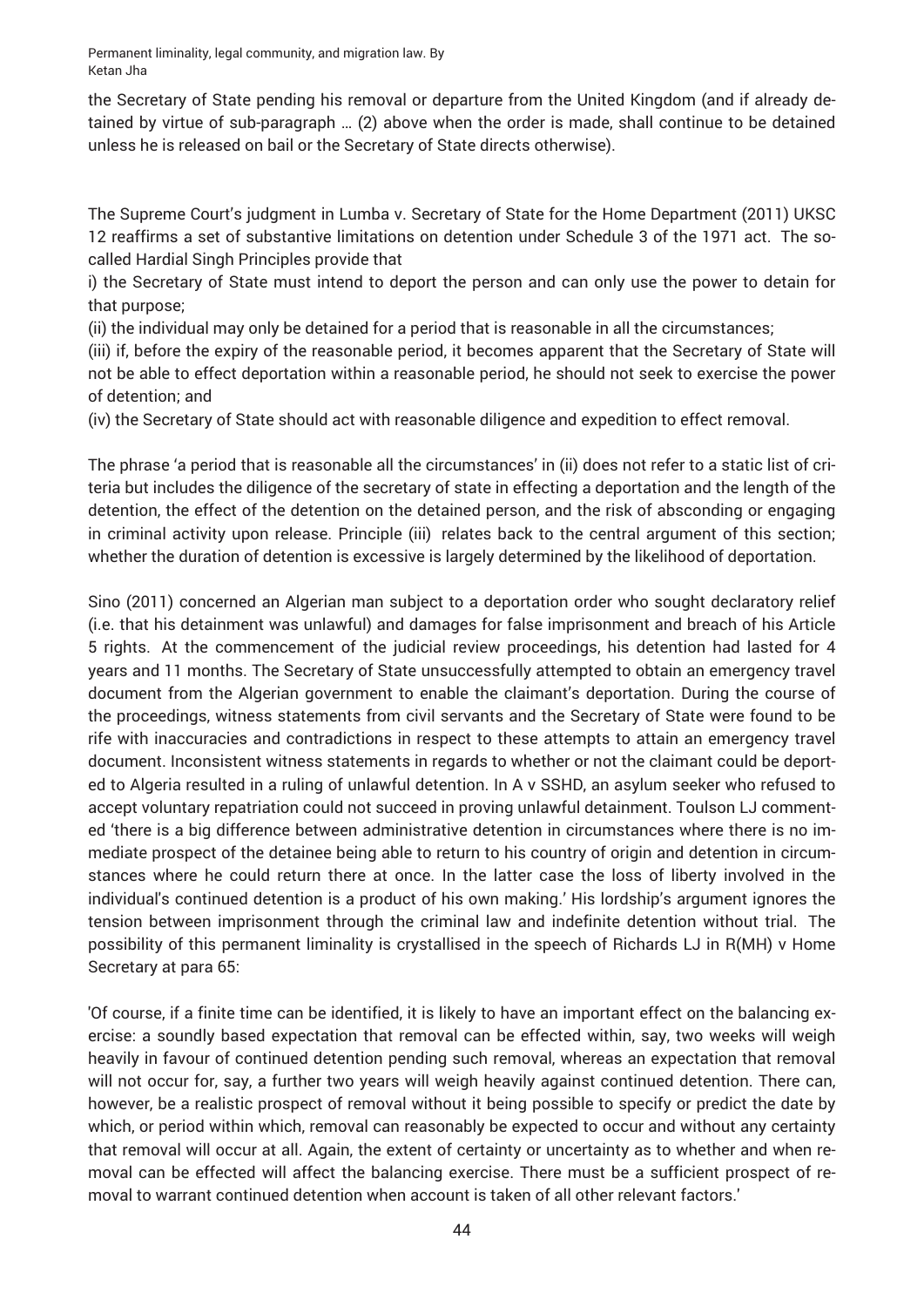A 'realistic' prospect of removal might thus be found in circumstances where both the experience of the detained and the power exerted by the sovereign regulator are no longer temporally bound. To mediate the concern caused by this ambiguity, Richards LJ devises a scale where longer periods of detention impose a more onerous burden on the minister to have certainty of if and when removal will occur:

"As the period of detention gets longer, the greater the degree of certainty and proximity of removal I would expect to be required in order to justify continued detention."

In R (on the application of) v Secretary of State for the Home Department [2015] EWCA Civ 168 ultimately affirmed that the length of time spent in detainment could differentiate lawful from unlawful detainment in cases with similar facts. On average, however, long periods of administrative detention in the UK are without remedy. One structural limitation of analysing case law is rooted in lack of sufficient legal aid to help people try their claims.

### Experiencing IRCs

While administrative detention intuitively puts a stop to the peripatetic quality of migration, it is notable that a common experience of detainees is enforced mobility (Griffiths, 2013). Once an individual is caught within the remit of the administrative immigration detention regime, inter-center transfers and attendant loss of possessions, late night removals with uncertain destinations, and even potential release can occur without warning Indeed, many individuals at the Campsfield IRC in Oxfordshire destined for deportation were subject to several removal attempts before actually being sent out of the country (ibid). In parallel to globalisation's ability to contract space and time, asylum seekers and migrants variously encounter space and time in accelerated and decelerated ways (Harvey, 1996). Time, as a social phenomenon in relation to migration, 'is a metaphor by which deportable migrants experience and describe the instability and powerlessness of the immigration system, and that temporal uncertainty and discord mark points of tension within the system' (Griffiths, 2013). Some detainees buckled under the uncertainty of state action. One Sri Lankan woman detained at Yarl's Wood told researchers that she had no home left to return to: 'There is nothing I can do… I can't go back. I have nowhere to go. I can do nothing. My family would never have me back. My mother died and they don't answer my phone calls' (Bosworth & Kellezi, 2016). An African detainee resident in an IRC for several months commented on the contradiction between the aims and realities of detention centres:

'I don't want them to dump me here, this is a removal centre! Not a place you can leave someone. It is for removal, for emergency!' (Griffiths 2013, 2003). This derogation from Detention Centre Rules can be read as a manifestation of Agamben's permanent state of exception. Arguably, even the exercise of sovereign power in the context of IRCs attracts a concomitant resistance at the same site. One asylum-seeker described his time in terms of liminality:

"When I live with the people who were in-between, before they get their permission and thing, they do what they like! Because nobody expect anything of them. They are not British, they are not Algerian, they are no belonging to anywhere, any community. They are in-between. They just do what they want" (Griffiths 2013, p.2003).

Incidence of mental health problems and self-harm is high in IRCs even when compared to the prison population. There are sound reasons underpinning this principle. For one, the detention system jeop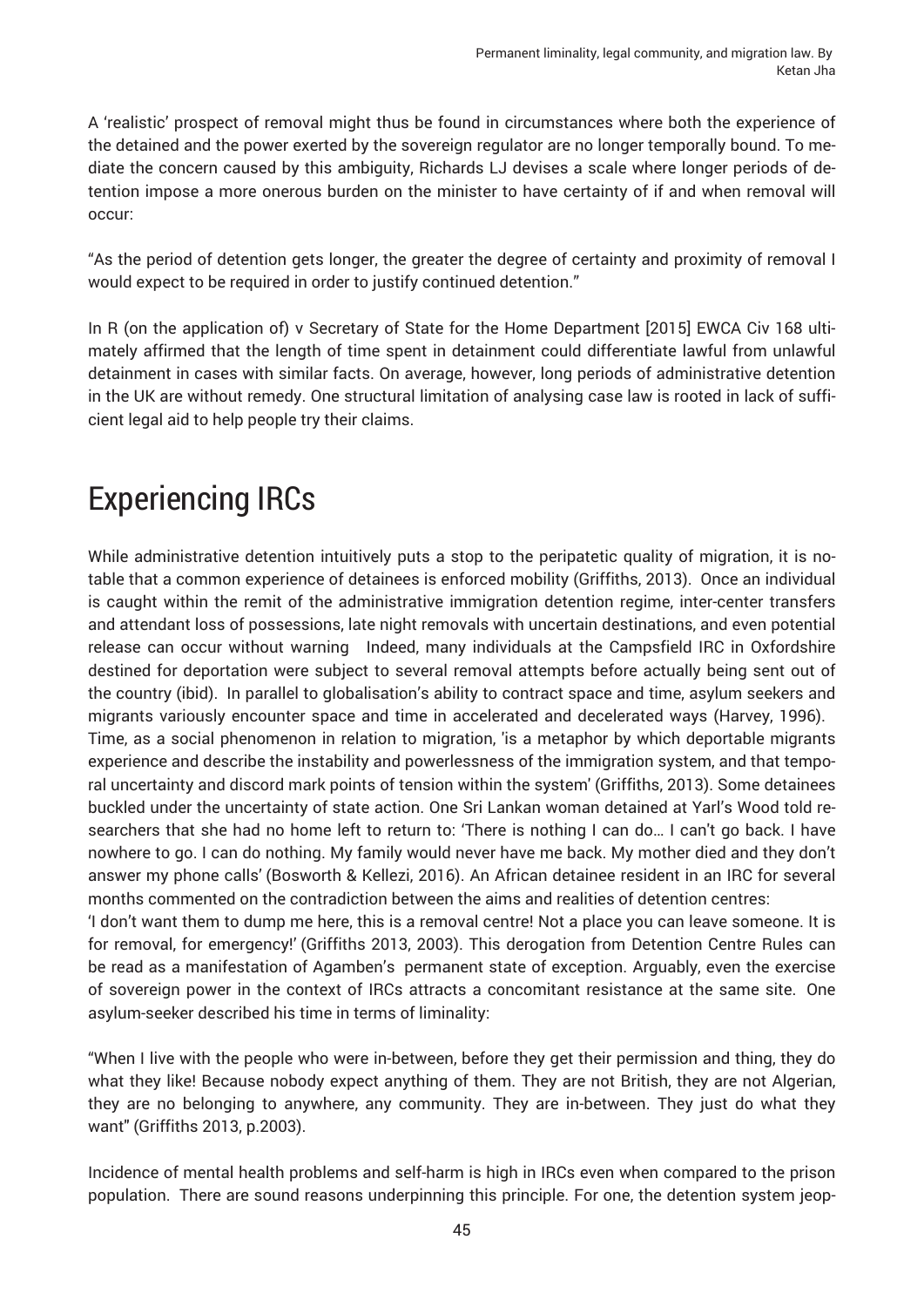ardises both the mental and physical health of detained individuals. A study of mental health conditions at one IRC found that four out five respondents meet symptomatic criteria for depression. The strongest indicators for depression in this sample included being female, medicated for health problems, a short duration of stay in the UK, no prior experience of prison, application for asylum, and application for judicial review. Depressed detainees were more likely to refuse food and use an interpreter (Shaw, 2016).

In addition to a variety of mental and physical health issues, there were twenty-four deaths at IRCs between 2004-2014. One incident involved an asylum seeker from Pakistan awaiting deportation. Longterm cardiac problems resulted in a determination that he was 'unfit to be detained.' Officials at Colnbrook, an IRC run by Serco, released him from detainment. Here, rather than exercising sovereign power to preserve life, the state left him to die.

While the temporal experience of many migrants is characterised by waiting (Turnbull, 2016), the opposite effect of insufficient time can be observed in detainees who encounter the detention fast track rules. This procedure allows for the asylum process to be completed within about 21 days. Compounded with the possibility of being transferred across IRCs multiple times in a day and the possibility of release without any support mechanisms, the detention regime can devolve into frenzied attempts to contact family members and legal representatives under insurmountable time pressure. The result of this temporal effect is that detained populations are relegated to a depoliticized bare life.

The Fast Track Rules 2014 ("FTR") which previously governed appeals to the first instance tribunal responsible for presiding over refused asylum applications provide a pertinent example of how individual migrant experiences are affected by temporal uncertainties. These rules are secondary legislation promulgated under the authority of Section 22 of the Tribunals, Courts, and Enforcement Act 2007 which provides for the enactment of 'Tribunal Procedure Rules' (TPRs) by the Tribunal Procedure Committee. Subsection 4 of the act sets five objectives for the rules: (1) that justice is done, (2) that the tribunal system is accessible and fair, (3) that proceedings are handled quickly and efficiently, (4) that the rules are simple and simply expressed, and (5) that adjudicators bear the responsibility of (3). Immigration cases in particular are heard in the Immigration and Asylum Chamber. The TPRs for this tribunal are contained in The Tribunal Procedure (First-tier Tribunal) (Immigration and Asylum Chamber) Rules 2014, SI No 2604. These specific rules create a bifurcated procedure. Ordinary procedure is constituted by 'the Principal Rules' contained in Rules 1 through 46, while the Schedule to the SI contains the FTR.

Activist group Detention Action challenged the validity of the rules on the basis that the above objectives were not met due to, inter alia, the burden placed on legal representation for detainees. Lord Dyson held that the system 'is structurally unfair and unjust...justice and fairness should not be sacrificed at the altar of speed and efficiency,' confirming that the rules did not fulfill the objectives of their enabling legislation. Parallel forms of destitution are perhaps unsurprisingly instituted by ordinary procedure as well. Between the initial rejection and appeal, migrants may have to wait up to 12 months during which they cannot legally be employed. While some access government benefits to the tune of 36 pounds per week, others are forced to seek informal employment opportunities (Allsopp et al, 2014). Even with the piecemeal intervention of the courts forcing procedural reform, detained individuals are faced with exclusionary inclusion -- the human rights regime that is supposed to operate as a safeguard is not enough to remedy indefinite detention. As a result, these individuals are liminal personae, indefinitely. In Arendt's terms, 'the only practical substitute for a homeland is [detainment]....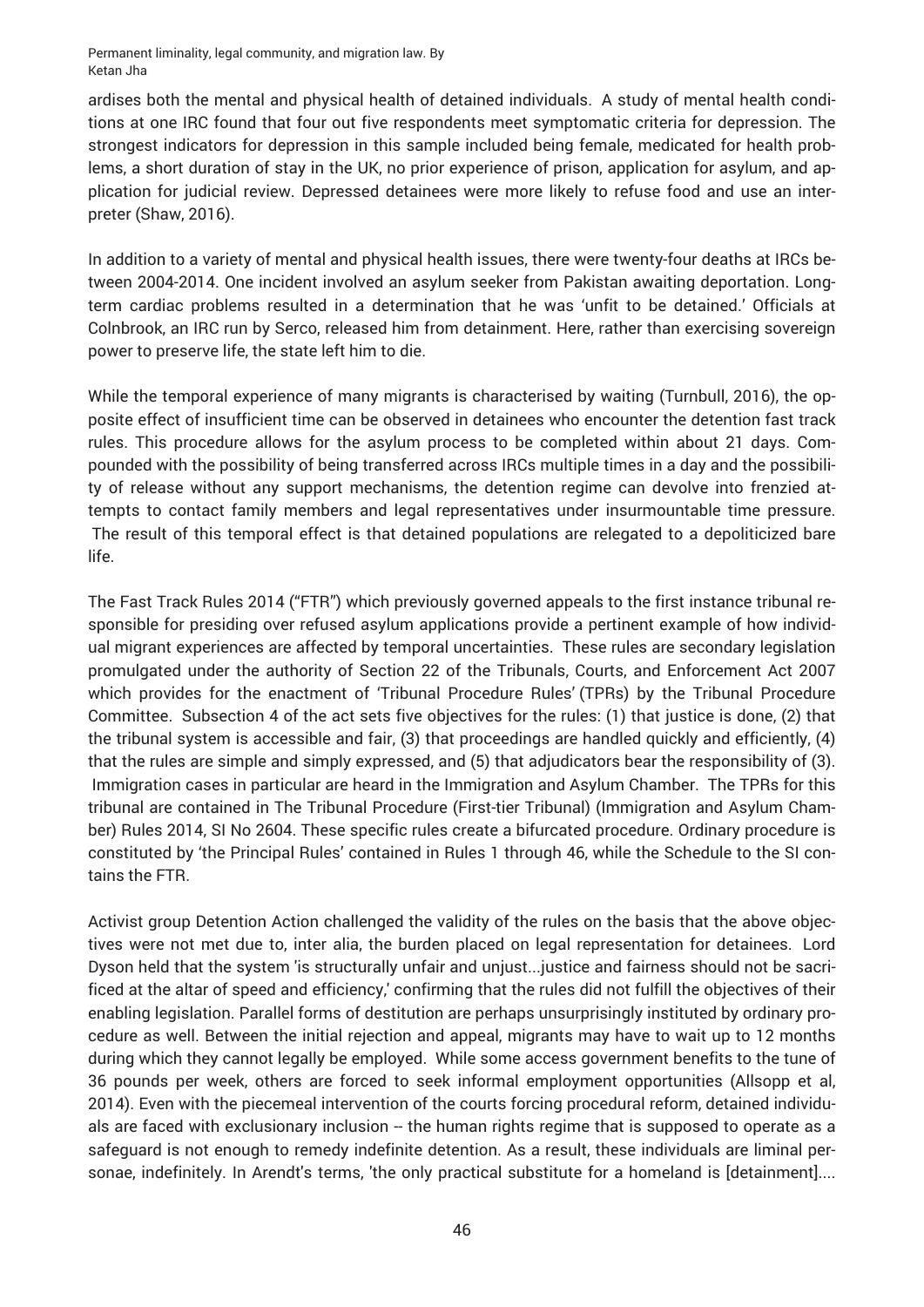Once they had left their homeland they remained homeless, once they had left their state they became stateless, once they had been deprived of their human rights they were rightless, the scum of the earth' (Arendt, 1985, p.341).

## Bibliography

Agamben, G. (1998) *Homo Sacer: Sovereign Power and Bare Life*. California: Stanford University Press

Allsop, J et al. (2014) *Poverty among refugees and asylum seekers in the UK An evidence and policy review*. IRIS Working paper Series, NO. 1/2014. Birmingham: University of Birmingham

Arendt, H. (1985) *The origins of totalitarianism.* San Diego: Harcourt Brace.

Bauman, Z. (2011) *Community: seeking safety in an insecure world*. Cambridge: Polity.

Bhamba, H. K. (1994) *Location of Culture*. UK: Routledge.

Bosworth, M and Guild, M. (2008) 'Governing Through Migration Control: Security and Citizenship in Britain', British Journal of Criminology, 48 (6) pp. 703-719. doi: 10.1093/bjc/azn059

Bosworth, M. (2014). Inside Immigration Detention. Oxford, Oxford University Press.

Bosworth, M. & Kellezi B.(2016). Doing Research in Immigration Removal Centres: Ethics, Emotions and Impact. Criminology and Criminal Justice; 17(2): 121-137

Burchell, G, Gordon, C & Miller, P. (eds) (2001) *Questions of Method, in The Foucault Effect: Studies in Governmentality*. Chicago: University of Chicago Press.

Butler, J. (2006) *Precarious life: the powers of mourning and violence*. London, Verso.

Cohen, R. (1989) 'Citizens, Denizens, and helots: the politics of international migration flows in the post-war world', *Hitotsubashi Journal of Social Studies*, 21(1) pp.153-165

Cornelisse, G. (2010) *Immigration detention and human rights rethinking territorial sovereignty.* Leiden: Martinus Nijhoff Publishers.doi 10.1163/ej.9789004173705.i-384.

De Genova M. (2002) 'Migrant 'Illegality' and Deportability in Everyday Life' *Annual Review of Anthropology*, 31pp. 419-447

Detention Action (2012) *Submission to the UN Special Rapporteur on the Human Rights of Migrants*. London: Detention Action. [www.detentionaction.org](http://detentionaction.org.uk/wordpress/wp-content/uploads/2011/10/unspecialrapporteursubmission0112.pdf)

Gennep, A. V. (1960) *The rites of passage.* Chicago, University of Chicago Press.

Griffiths, M.E. (2013) 'Out of Time: The Temporal Uncertainties of Refused Asylum Seekers and Immigration Detainees', *Journal of Ethnic and Migration Studies*, 40(2) pp.1991-2009.